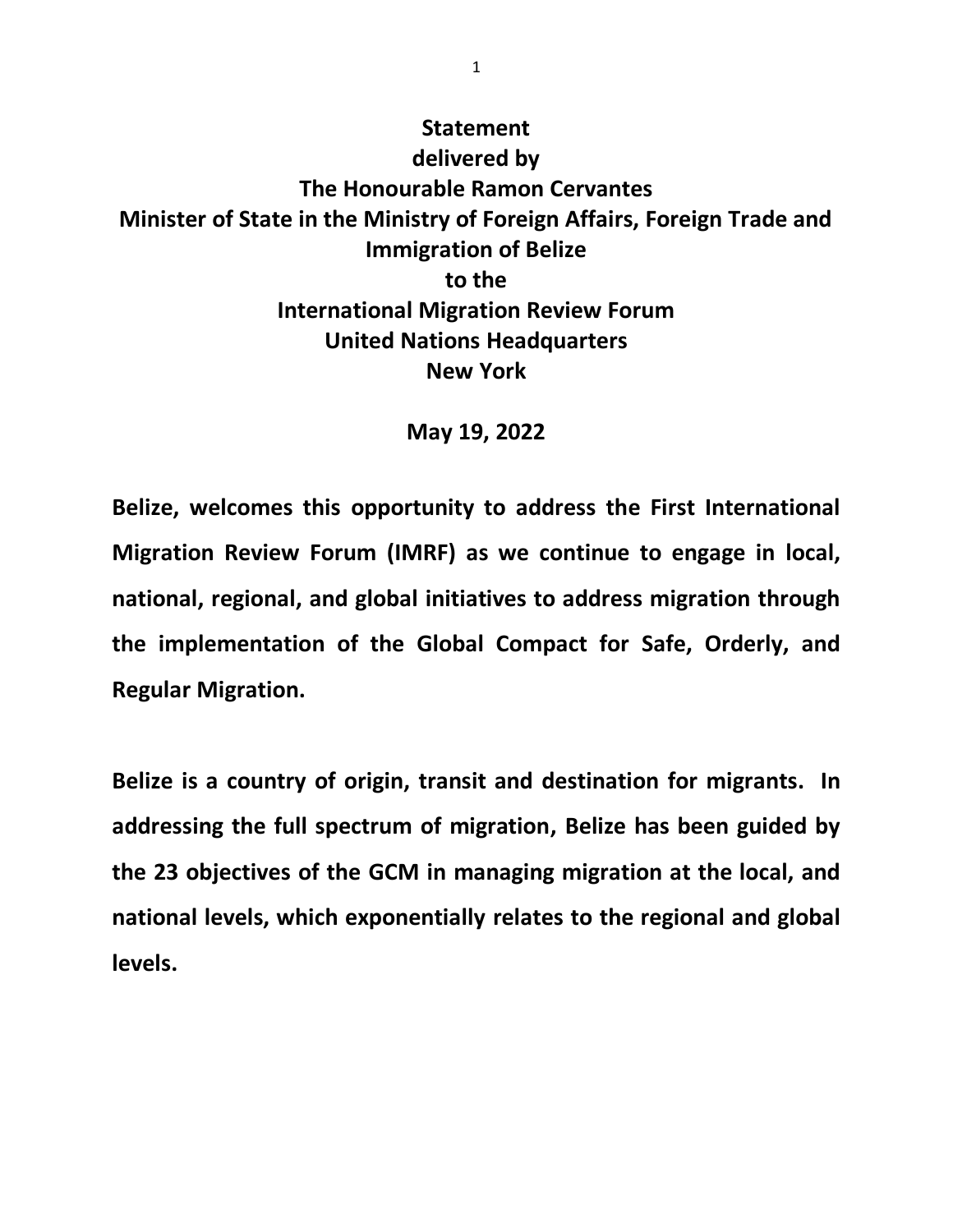**We have been working to reduce the risks and vulnerabilities that migrants face by respecting, protecting and fulfilling their human rights, and providing them with assistance.** 

**The plethora of GCM related policy instruments and best practices utilized by Belize span across various government ministries, in partnership with our international, regional and local organizations.** 

**Mr President**

**In 2021 Belize implemented and commenced several initiatives including the following:**

- **1. Belize implemented a Migrant Worker Protocol**
- **2. Belize facilitated the regularization of irregular migrants whose immigration status had become irregular during border closure due to the COVID-19 Pandemic. Belize waived the fees for nineteen months of payment from March 2020 to September 2021 to upgrade their status.**
- **3. We participated in several community outreach initiatives country wide, through the Ministry of Immigration with the International Organization for Migration**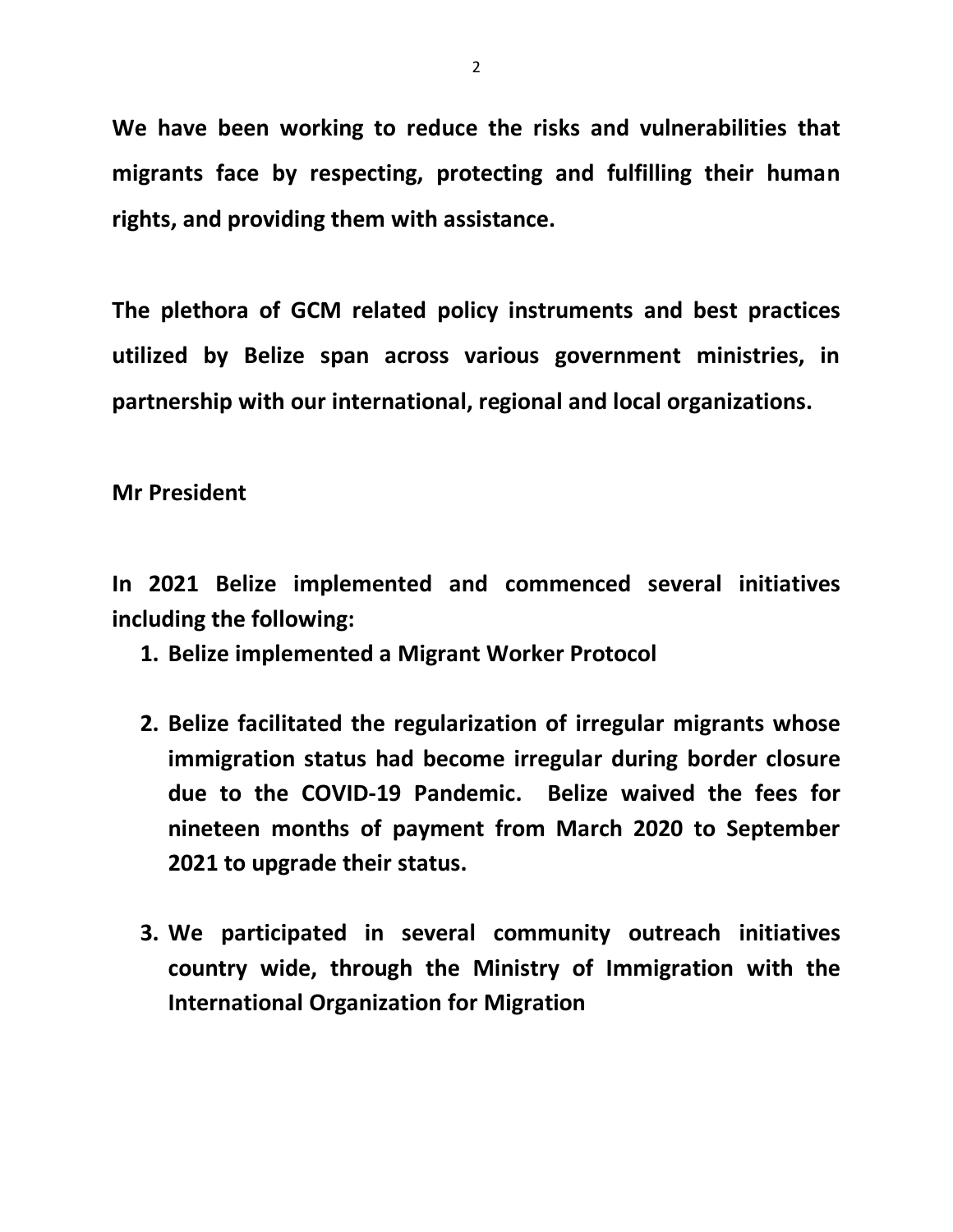- **4. We continued with the Digitization Project with the International Organization for Migration.**
- **5. We embarked in the implementation of the new ePassport System Electronic Passport Issuance and Control System (EPICS), which we will launch in October of this year.**
- **6. Special Work Permits were issued to Asylum Seekers**
- **7. We expanded a 2-year project with the United Nation High Commission for Refugees**
- **8. Belize established an online Temporary Employment Programme registration processing system**
- **9. We Established an online labour complaints mechanism**
- **10. In coordination with IOM Belize implemented the Assisted Voluntary Return Programme (AVR).**

**Other new initiatives planned for this year include:**

- **1. The updating of the Free Movement of Skills Committee legislation to include regulations as set out by the CARICOM Single Market and Economy (CSME)**
- **2. The implementation of the Refugee Department's National Action Plan for Protection and Solutions via the MIRPS**